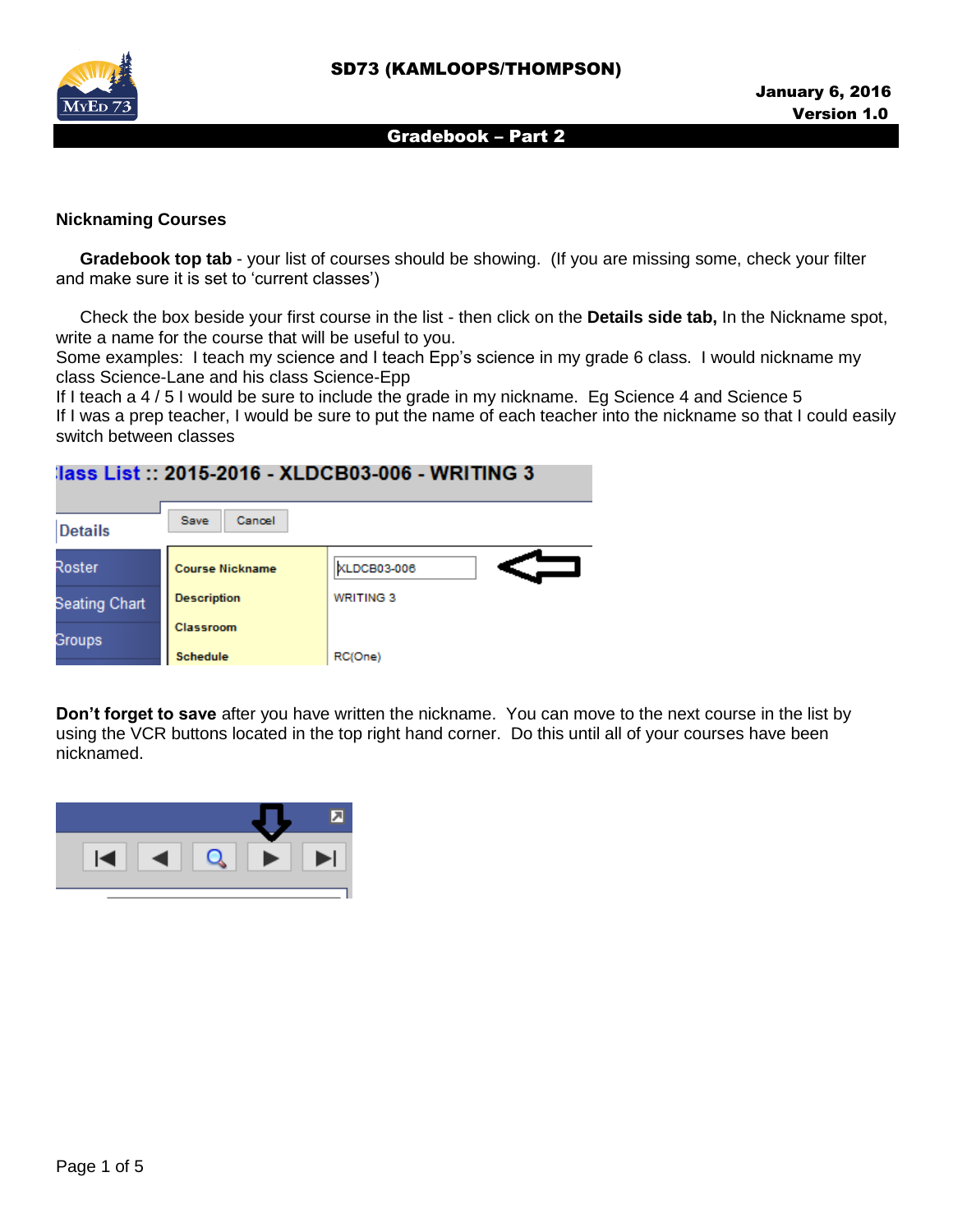

## **Linking Courses**

Please make sure you have set your Gradebook preferences (from Gradebook Part 1) before following the steps in this document.

**First:** Decide whether you want to 'link' your courses so that whatever you create in one, appears in the other. For example, I teach a grade 5 and 6 class. I want my grade 5 courses linked with my grade 6 courses so that when I create Categories (and assignments) in one grade level, they show up in the other. This only makes sense if you have a multigrade class or you platoon with another teacher. (\*note that if you decided AFTER creating categories/assignments that you wanted to link, there is a way to import already created ones. see Gradebook Part 3) Skip to **'Categories'** (page 3) if you are not linking courses.

**Linking**: **Gradebook top tab** - choose a course by putting a checkmark next to the course code. Then click on the **Details** side tab

| <b>Details</b>       |                                 |                      |  |  |  |  |
|----------------------|---------------------------------|----------------------|--|--|--|--|
| Roster               | <b>Course</b>                   | <b>Description</b>   |  |  |  |  |
|                      | ı.<br>MFAR-05-001 (Fine Arts 5) | <b>FINE ARTS 5</b>   |  |  |  |  |
| <b>Seating Chart</b> | MMA--05-001 (Math 5)<br>↜       | <b>MATHEMATICS 5</b> |  |  |  |  |
| Groups               | MMA--06-001 (Math 6)            | <b>MATHEMATICS 6</b> |  |  |  |  |

Once the course details page opens up, look on the far right to select another course with which to link.

|        |                                                       |                   |             |                  | $\begin{array}{c c c c c} \hline \textbf{Q} & \textbf{b} & \textbf{b} \end{array}$ |
|--------|-------------------------------------------------------|-------------------|-------------|------------------|------------------------------------------------------------------------------------|
|        |                                                       |                   |             | Default Template | $\checkmark$                                                                       |
|        | <b>Classes linked for assignments and categories:</b> |                   |             |                  |                                                                                    |
| Course | <b>Description</b>                                    |                   | <b>Term</b> | <b>Schedule</b>  |                                                                                    |
|        |                                                       | No classes linked |             |                  |                                                                                    |
|        |                                                       |                   |             |                  | Select                                                                             |

Once you click on 'Select', a pop up window will open up with all of your available linking choices showing. Select the course you want to link it to and click 'ok'. You will be required to give your linked sections a name. Eg. HACE Gr 6 and 7

| <b>Course</b> | <b>Description</b>                      | <b>Term</b> | <b>Schedule</b> |
|---------------|-----------------------------------------|-------------|-----------------|
| MHCE-07-012   | HEALTH AND CAREER EDUCATION 07          | <b>FY</b>   | RC(One)         |
|               |                                         |             |                 |
|               |                                         |             |                 |
|               | Enter a name for your linked sections.* |             | Select.         |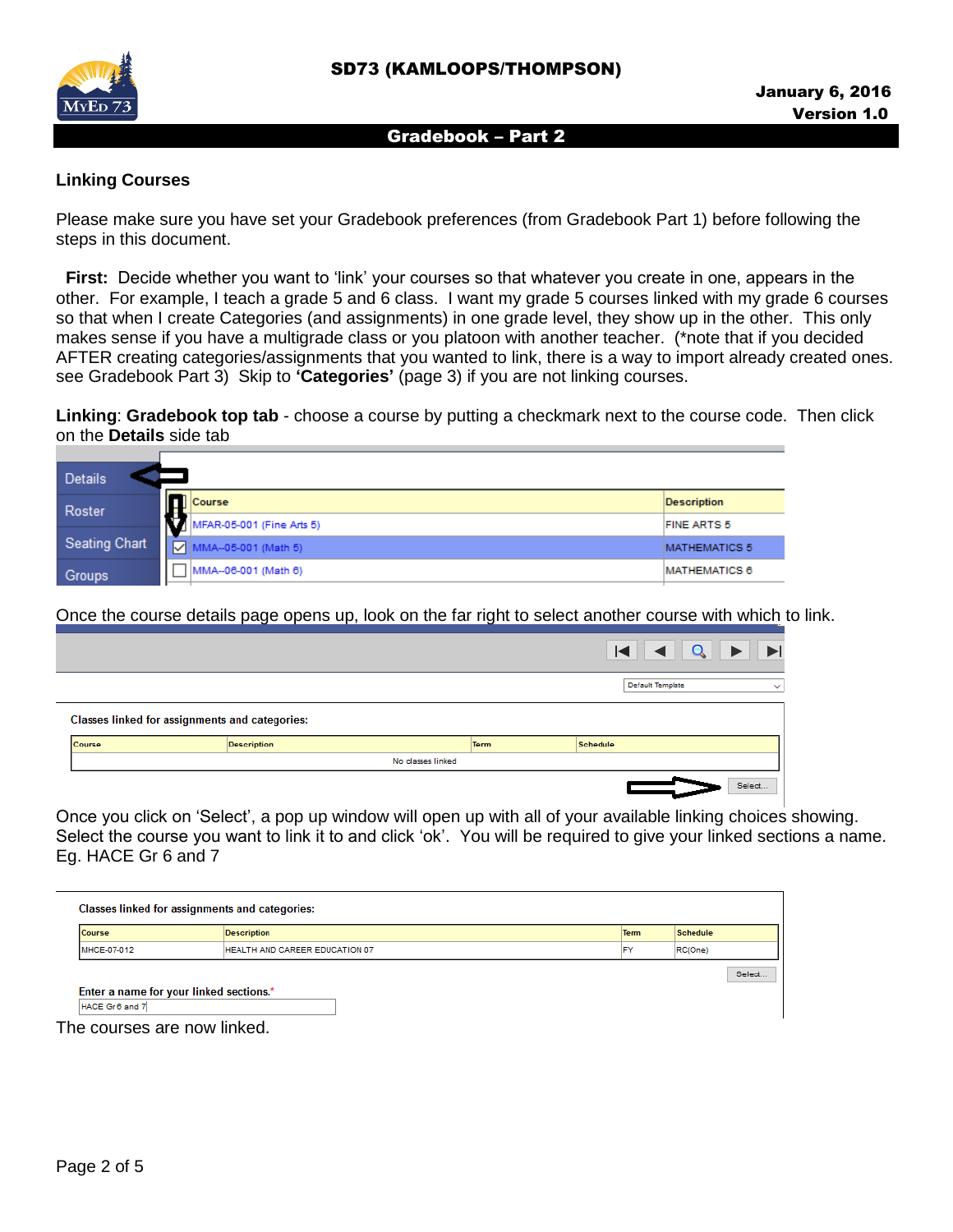

**Categories:** Before you can enter any assignments and marks, you need to set up Categories. Think of these as labeled 'boxes' or 'file folders' into which you put your assignments.

 **Gradebook top tab**, Check mark next to the subject you want to work with, **Categories side tab.**

| <b>Pages</b>                  | My Info          | <b>Student</b>                                   | <b>Attendance</b> | <b>Gradebook</b> | <b>Planner</b> | <b>Assessment</b>  | <b>PD</b> | <b>Tools</b>       |  |
|-------------------------------|------------------|--------------------------------------------------|-------------------|------------------|----------------|--------------------|-----------|--------------------|--|
| Options                       | Reports          |                                                  | Help              |                  |                |                    |           |                    |  |
|                               | 1.<br>Class List |                                                  |                   |                  |                |                    |           |                    |  |
| <b>Details</b>                |                  |                                                  |                   |                  |                |                    |           |                    |  |
| Roster                        |                  | Course                                           |                   |                  |                | <b>Description</b> |           |                    |  |
|                               | L                | MFAR-05-001 (Fine Arts 5)                        |                   |                  |                |                    |           | <b>FINE ARTS 5</b> |  |
| Seating Chart                 |                  | MMA--05-001 (Math 5)<br><b>MATHEMATICS 5</b>     |                   |                  |                |                    |           |                    |  |
| Groups                        |                  | MMA--06-001 (Math 6)<br><b>MATHEMATICS 6</b>     |                   |                  |                |                    |           |                    |  |
|                               | 2                | XLDCB06-001 (Writing 6)<br><b>WRITING 6</b>      |                   |                  |                |                    |           |                    |  |
| Reporting<br><b>Standards</b> |                  | XLDCB05-001 (Writing 5)<br><b>WRITING 5</b>      |                   |                  |                |                    |           |                    |  |
|                               |                  | XLDCC05-001 (Speaking 5)<br><b>SPEAKING 5</b>    |                   |                  |                |                    |           |                    |  |
| Categories                    |                  | XLBCC06-001 (Speaking 6)<br><b>SPEAKING 6</b>    |                   |                  |                |                    |           |                    |  |
| Assignments                   |                  | XLDCA06-001 (Reading 6)<br><b>READING 6</b>      |                   |                  |                |                    |           |                    |  |
|                               |                  | XDPA-06-001 (DPA 6)<br>DAILY PHYSICAL ACTIVITY 6 |                   |                  |                |                    |           |                    |  |
| <b>Scores</b>                 | Г                | XLDCA05-001 (Reading 5)<br><b>READING 5</b>      |                   |                  |                |                    |           |                    |  |
| <b>Notifications</b>          |                  | XDPA-05-001 (DPA 5)<br>DAILY PHYSICAL ACTIVITY 5 |                   |                  |                |                    |           |                    |  |
|                               |                  |                                                  |                   |                  |                |                    |           |                    |  |

Eg. In a grade 5/6 classroom, I decide to create my Categories for Math. (Yes I have to do this for all my subjects but I can 'import' categories from one subject to another if they work for both. See Gradebook Part 3). Before I start, I have a decision to make. Do I want to 'link' my classes in Gradebook so that whatever Categories I create for one subject/grade automatically goes into the other grade (see instructions on this earlier in this document).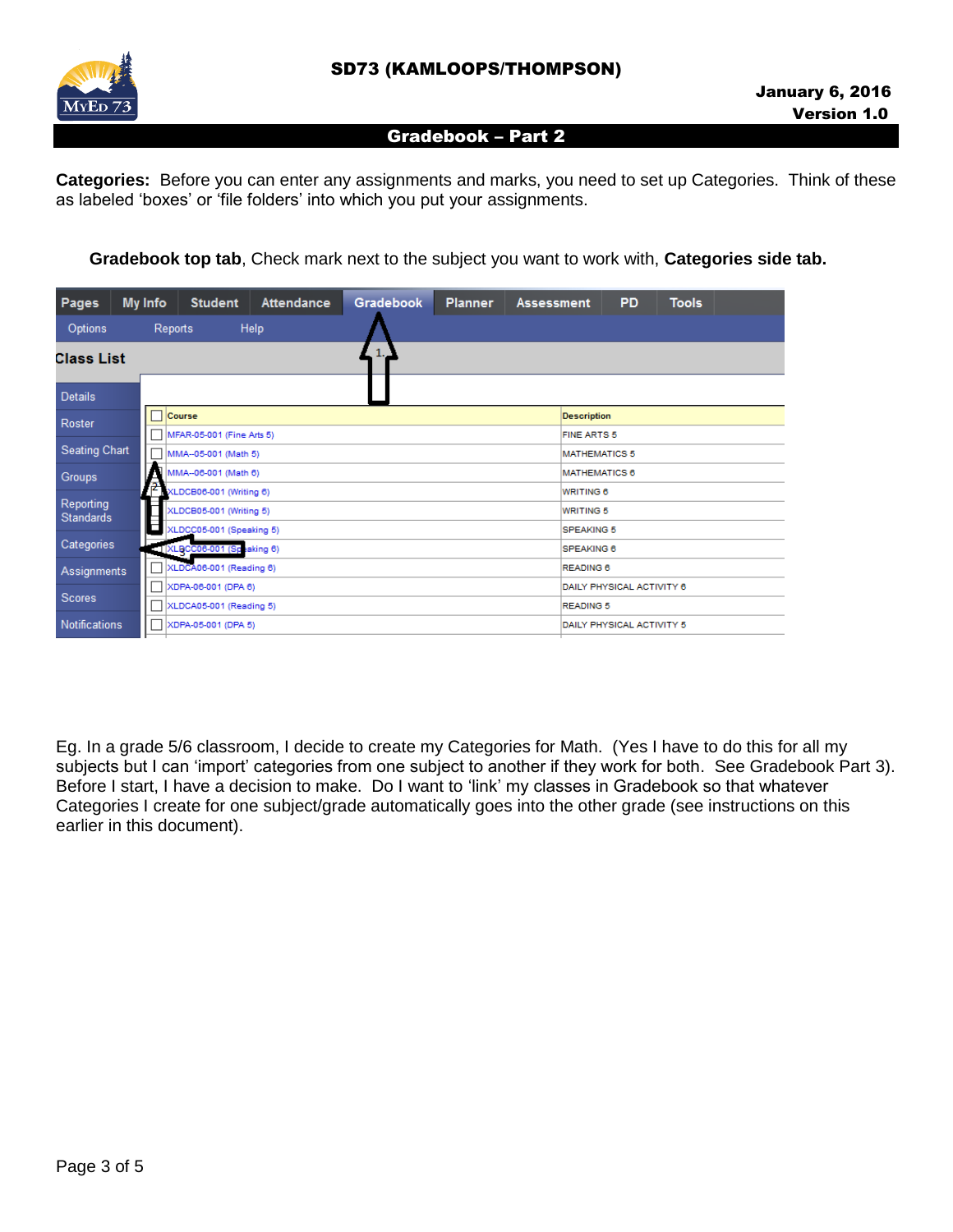

Once I click on 'Categories' it opens up a new screen. I need to go to 'Options' and 'Add' to bring up my new 'fill in the blank' Category screen.

|   | ı aycə<br><b>My HILL</b>      | <b>OMMACITE</b> | URCHASHOC                              | ulauchuun | ד ומחוורו | <b>VASSESSMICHT</b>        |
|---|-------------------------------|-----------------|----------------------------------------|-----------|-----------|----------------------------|
|   | Options                       | Reports         | Help                                   |           |           |                            |
|   | Add                           |                 |                                        |           |           |                            |
| C | <b>Delete</b>                 |                 | <b>B-2016 - Math 5 - MATHEMATICS 5</b> |           |           |                            |
|   | <b>Modify List</b>            |                 |                                        |           |           |                            |
|   | Mass Update                   |                 |                                        |           |           |                            |
| D | Import Categories             |                 |                                        |           |           |                            |
| F | Query                         |                 | <b>Desc</b>                            |           |           | Default Grade Scale > Name |
|   | Show Selected                 |                 |                                        |           |           |                            |
| s | <b>Omit Selected</b>          |                 |                                        |           |           |                            |
|   | Groups                        |                 |                                        |           |           |                            |
|   | Reporting<br><b>Standards</b> |                 |                                        |           |           |                            |
|   | Categories<br><b>Details</b>  |                 |                                        |           |           |                            |
|   | Assignments                   |                 |                                        |           |           |                            |

# Filling in your blank Category screen

| Options                                    | Help<br><b>Reports</b>     |                                                                                                                                |  |  |  |  |
|--------------------------------------------|----------------------------|--------------------------------------------------------------------------------------------------------------------------------|--|--|--|--|
|                                            |                            | Class List:: 2015-2016 - Math 5 - MATHEMATICS 5:: New Category                                                                 |  |  |  |  |
| <b>Details</b>                             | Save<br>Cancel             |                                                                                                                                |  |  |  |  |
| Roster                                     | Code <sup>*</sup>          | Abbreviated label for gradebook column                                                                                         |  |  |  |  |
| <b>Seating Chart</b>                       | <b>Description</b> *       | longer version of above                                                                                                        |  |  |  |  |
| Groups                                     | Weight                     | value of its percentage when calculating the average<br>among your categories (see Gradebook Part 1)                           |  |  |  |  |
| Reporting                                  | <b>Assignment Defaults</b> |                                                                                                                                |  |  |  |  |
| <b>Standards</b>                           | Grade Scale > Name         |                                                                                                                                |  |  |  |  |
| <b>Categories</b><br><b><i>Cotails</i></b> | <b>Entry mode</b>          | <b>Both</b><br>$\checkmark$                                                                                                    |  |  |  |  |
|                                            | Total points *             | This part only needs to be filled in if you want all of these<br>0<br>options to be your defaults when you create assignments. |  |  |  |  |
| Assignments                                | <b>Extra credit points</b> | 0<br>Otherwise, leave all of this blank and create it within the                                                               |  |  |  |  |
| <b>Scores</b>                              | Score cannot be dropped    | assignment itself. (Gradebook Part 3 document)                                                                                 |  |  |  |  |
| <b>Notifications</b>                       | <b>Visibility type</b>     | Private<br>$\checkmark$                                                                                                        |  |  |  |  |
|                                            | $\checkmark$               | This means it will be copied to any linked<br>Also add this category to linked classes                                         |  |  |  |  |
|                                            | Save<br>Cancel             | class. If you don't want this? Simply uncheck.                                                                                 |  |  |  |  |